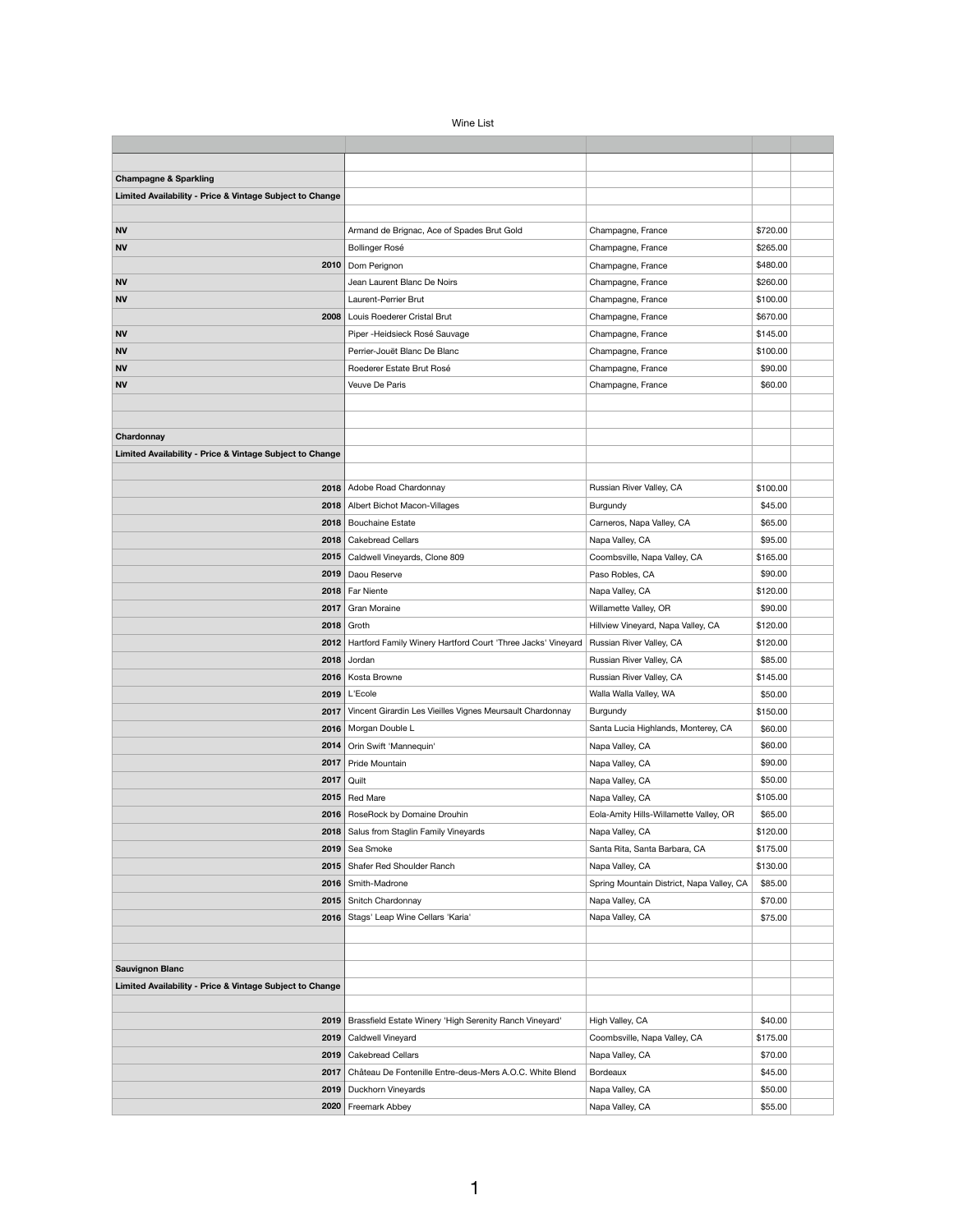|                                                          | 2015 Galerie Wines 'Equitem'                                              | Knights Valley, Sonoma, CA                | \$60.00  |
|----------------------------------------------------------|---------------------------------------------------------------------------|-------------------------------------------|----------|
|                                                          |                                                                           |                                           |          |
|                                                          | $2019$ Groth                                                              | Napa Valley, CA                           | \$65.00  |
| 2017                                                     | Honig                                                                     | Napa Valley, CA                           | \$110.00 |
|                                                          | 2019   Illumination by Quintessa                                          | Napa Valley, CA                           | \$120.00 |
|                                                          | 2017   Orin Swift 'Blank Stare'                                           | Russian Rivery Valley, Sonoma, CA         | \$95.00  |
|                                                          | 2017   Priest Ranch                                                       | Napa Valley, CA                           | \$50.00  |
|                                                          | 2016 Virtu' by St. Supery                                                 | Napa Valley, CA                           | \$60.00  |
| 2017                                                     | Tokara                                                                    | Stellenbosch, South Africa                | \$36.00  |
| <b>Interesting Whites</b>                                |                                                                           |                                           |          |
| Limited Availability - Price & Vintage Subject to Change |                                                                           |                                           |          |
|                                                          |                                                                           |                                           |          |
|                                                          | 2016   Alpha Mare White Blend by Red Mare                                 | Napa Valley, CA                           | \$175.00 |
|                                                          | 2016   Anselmi San Vincenzo Garganega IGT                                 | Veneto, Italy                             | \$50.00  |
|                                                          | 2019   Brassfield Estate Winery Pinot Gris                                | High Valley Appellation, CA               | \$40.00  |
| 2017                                                     | Carol Shelton Coquille Blanc                                              | Paso Robles                               | \$60.00  |
|                                                          | 2019   Chappallet Molly Chenin Blanc                                      | Napa Valley, CA                           | \$110.00 |
|                                                          | 2018   Cordero Di Montezemolo Langhe Arneis                               | Langhe, Italy                             | \$45.00  |
|                                                          | 2017   Domain Schlumberger Reisling                                       | Alsace, FR                                | \$85.00  |
|                                                          |                                                                           |                                           | \$130.00 |
|                                                          | 2017   E. Guigal Chateauneuf Du Pape 'Saintes Pierre De Nalys' Roug Rhone |                                           |          |
|                                                          | 2018   Louis Latour Pouilly-Fuissé Chardonnay                             | <b>Burgundy</b>                           | \$85.00  |
|                                                          | 2018   Rovereto Gavi by Michele Chiarlo                                   | Gavi, Italy                               | \$45.00  |
|                                                          | 2019   Santa Margherita Pinot Grigio                                      | Alto Adige, Italy                         | \$50.00  |
| 2018                                                     | Villa Matilde Campania Falanghina                                         | Campania, Italy                           | \$45.00  |
|                                                          |                                                                           |                                           |          |
|                                                          |                                                                           |                                           |          |
|                                                          |                                                                           |                                           |          |
| Rosé                                                     |                                                                           |                                           |          |
| Limited Availability - Price & Vintage Subject to Change |                                                                           |                                           |          |
|                                                          |                                                                           |                                           |          |
|                                                          | 2019   Adobe Road                                                         | Napa Valley, CA                           | \$60.00  |
|                                                          | 2018   Belle Glos 'Oeil De Perdrix' Pinot Noir Blanc                      | Sonoma County                             | \$50.00  |
|                                                          | 2019   Caldwell Syrah                                                     | Coombsville, Napa Valley, CA              | \$150.00 |
|                                                          | 2019 Decoy by Duckhorn                                                    | California                                | \$40.00  |
|                                                          | 2018   Il Poggione Brancato Rosato                                        | Montalcino, Italia                        | \$35.00  |
|                                                          | $2018$ Justin                                                             | Paso Robles, CA                           | \$55.00  |
|                                                          | 2018   Unshackled Rosé by Prisoner                                        | California                                | \$40.00  |
|                                                          |                                                                           |                                           |          |
|                                                          |                                                                           |                                           |          |
|                                                          |                                                                           |                                           |          |
|                                                          |                                                                           |                                           |          |
| <b>Cabernet Sauvignon/Cabernet Blends</b>                |                                                                           |                                           |          |
| Limited Availability - Price & Vintage Subject to Change |                                                                           |                                           |          |
|                                                          |                                                                           |                                           |          |
|                                                          |                                                                           |                                           |          |
|                                                          |                                                                           |                                           |          |
|                                                          | 2018 1881 Napa                                                            | Napa Valley, CA                           | \$95.00  |
|                                                          | 2018   Adobe Road 'Blue Dog'                                              | Napa Valley/Sonoma County, CA             | \$110.00 |
| 2017                                                     | Arrowood                                                                  | Sonoma Estates, Sonoma County, CA         | \$60.00  |
|                                                          | 2019 Austin Hope                                                          | Paso Robles, CA                           | \$110.00 |
|                                                          | 2018   Beringer Quantum Red Blend                                         | Napa Valley, CA                           | \$75.00  |
|                                                          | 2018   Black Stallion Winery Cabernet                                     | Napa Valley, CA                           | \$120.00 |
|                                                          |                                                                           |                                           | \$345.00 |
|                                                          | 2014   Black Stallion Winery 'Bucephalus' Red                             | Napa Valley, CA                           |          |
|                                                          | 2018   Black Stallion Winery Limited Release Red Blend                    | Napa Valley, CA                           | \$120.00 |
| 2017                                                     | <b>Brassfield Estate Winery</b>                                           | High Valley, CA                           | \$50.00  |
| 2007                                                     | Cain Vineyard & Winery 'Cain Five'                                        | Spring Mountain District, Napa Valley, CA | \$395.00 |
|                                                          | 2018   Cakebread Cellars                                                  | Napa Valley, CA                           | \$190.00 |
|                                                          | 2018   Cakebread Cellars Benchland Select                                 | Napa Valley, CA                           | \$370.00 |
|                                                          | 2018   Caldwell Gold Cabernet Sauvignon                                   | Coombsville, Napa Valley, CA              | \$350.00 |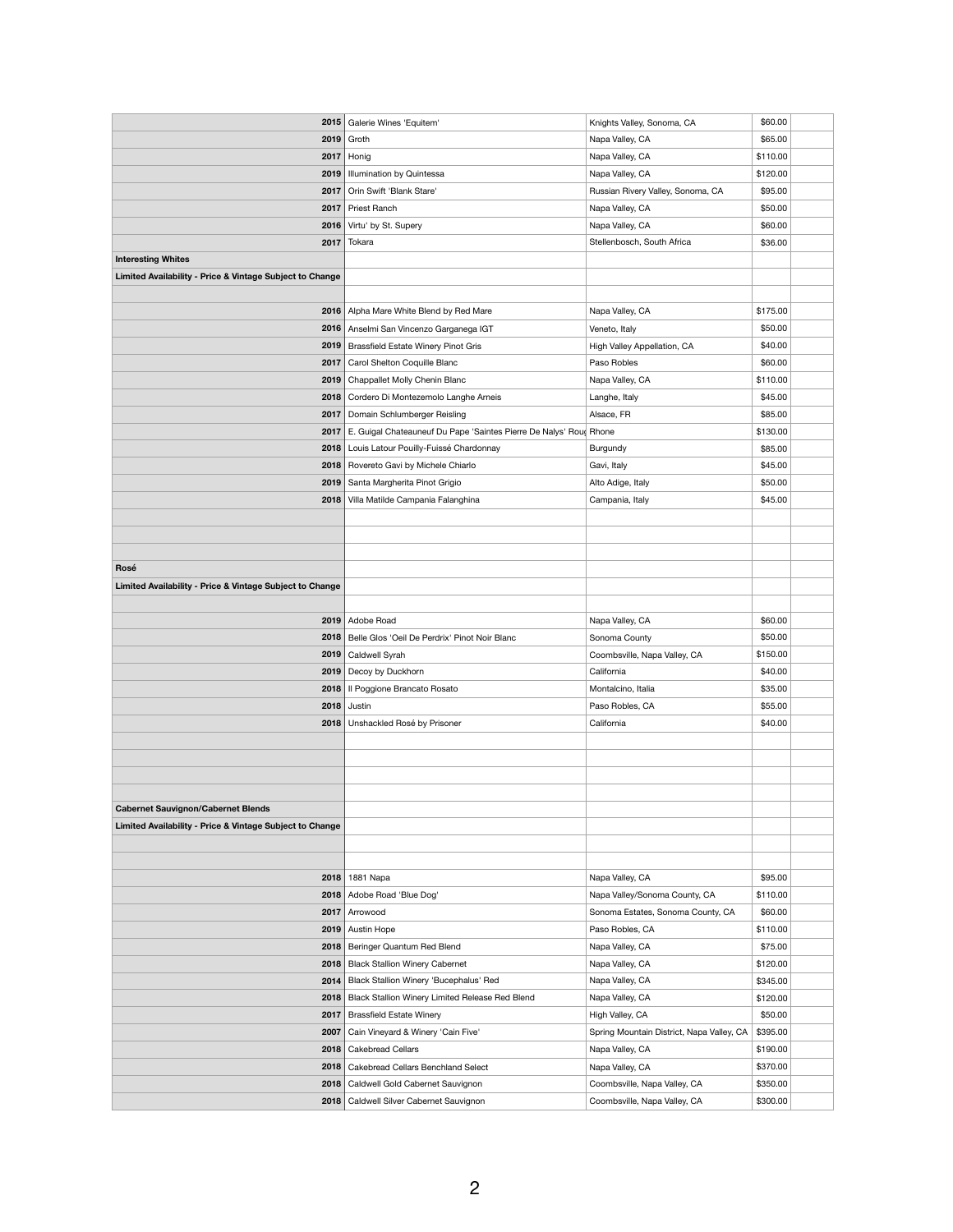| 2018                                                     | Cadlwell Platinum Cabernet Sauvignon               | Coombsville, Napa Valley, CA                      | \$450.00            |
|----------------------------------------------------------|----------------------------------------------------|---------------------------------------------------|---------------------|
| 2017                                                     | Caldwell 'Society of Smugglers' Cabernet Sauvignon | Coombsville, Napa Valley, CA                      | \$200.00            |
| 2019                                                     | Caymus Vineyards                                   | Napa Valley, CA                                   | \$190.00            |
| 2017                                                     | <b>Caymus Special Select</b>                       | Napa Valley, CA                                   | \$395.00            |
| 2017                                                     | Continuum                                          | Sage Mountain Vineyards, Napa Valley, CA \$600.00 |                     |
| 2018                                                     | Continuum                                          | Sage Mountain Vineyards, Napa Valley, CA \$700.00 |                     |
|                                                          | 2016   Cornerstone Cellars                         | Howell Mountain, Napa Valley, CA                  | \$240.00            |
| 2016                                                     | Dana Estates ONDA                                  | Napa Valley, CA                                   | \$465.00            |
| 2018                                                     | Daou Patrimony                                     | Paso Robles, CA                                   | \$600.00            |
| 2019                                                     | Daou Reserve                                       | Paso Robles, CA                                   | \$120.00            |
| 2018                                                     | Dariōush                                           | Napa Valley, CA                                   | \$260.00            |
|                                                          |                                                    |                                                   |                     |
|                                                          | 2014   Ehlers Estate 1886                          | St. Helena, Napa Valley, CA                       | \$265.00            |
| 2017                                                     | Ely Reserve, by Callaway Cellars                   | Napa Valley, CA                                   | \$60.00             |
|                                                          | 2017   Ethos by Chateau Ste Michelle               | Columbia Valley, WA                               | \$75.00             |
| 2018                                                     | Faust                                              | Napa Valley, CA                                   | \$125.00            |
| 2017                                                     | Groth                                              | Oakville, Napa Valley, CA                         | \$145.00            |
|                                                          | 2014   Groth Reserve                               | Oakville, Napa Valley, CA                         | \$375.00            |
|                                                          | 2016   Groth Reserve                               | Oakville, Napa Valley, CA                         | \$295.00            |
| 2015                                                     | Halo' by Trefethen                                 | Oak Knoll, Napa Valley CA                         | \$550.00            |
| <b>Cabernet Sauvignon/Cabernet Blends</b>                |                                                    |                                                   |                     |
| Limited Availability - Price & Vintage Subject to Change |                                                    |                                                   |                     |
|                                                          | 2016   Heitz Cellars                               | Napa Valley, CA                                   | \$135.00            |
| 2005,06,09,10                                            | Heitz Cellars Martha's Vineyard                    | Oakville, Napa Valley, CA                         | \$435.00            |
| 2016                                                     | Heitz Lot C-91                                     | Oakville, Napa Valley, CA                         | \$180.00            |
| 2018                                                     | Honig                                              | Napa Valley, CA                                   | \$105.00            |
| 2016                                                     | Hundred Acre Wraith Cabernet Sauvignon             | Napa Valley, CA                                   | \$1,400.0 Robert Pa |
| 2016                                                     | Immortal 'Slope'                                   | Sonoma County, CA                                 | \$175.00            |
|                                                          | 2016   Inglenook '1882'                            | Napa Valley, CA                                   | \$95.00             |
|                                                          | 2016   Inglenook Cabernet                          | Rutherford, Napa Valley, CA                       | \$180.00            |
|                                                          | 2016   Inglenook Rubicon                           | Rutherford, Napa Valley, CA                       | \$420.00            |
| 2017                                                     | Jordan                                             | Alexander Valley, Sonoma County, CA               | \$145.00            |
| 2013                                                     | Jordan 'Library Release'                           | Alexander Valley, Sonoma County, CA               | \$200.00            |
| 2014                                                     | Joseph Phelps 'Insignia' Red Blend                 | St. Helena, Napa Valley, CA                       | \$540.00            |
| 2015                                                     | Joseph Phelps 'Insignia' Red Blend                 | St. Helena, Napa Valley, CA                       | \$550.00            |
|                                                          | $2018$ Justin                                      | Paso Robles, CA                                   | \$65.00             |
| 2017                                                     | Justin Isosceles                                   | Paso Robles, CA                                   | \$175.00            |
|                                                          | 2015 Justin Isosceles Reserve                      | Paso Robles, CA                                   | \$365.00            |
| 2017                                                     | L'Ecole No. 41 Perigee Seven Hills Vineyard        | Walla Walla Valley, WA                            | \$125.00            |
| 2019                                                     | Leviathan                                          | Napa Valley, CA                                   | \$75.00             |
| 2017                                                     | Lion Tamer by Hess                                 | Napa Valley, CA                                   | \$150.00            |
| 2017                                                     | Louis Bovet Round Pound Estates Reserve            | Napa Valley, CA                                   | \$215.00            |
|                                                          | 2018   Louis Martini                               |                                                   | \$90.00             |
|                                                          |                                                    | St. Helena, Napa Valley, CA                       |                     |
|                                                          | 2015   Michel Rolland                              | To Kalon, Napa Valley, CA                         | \$315.00            |
|                                                          | 2019   Mercury Head' by Orin Swift                 | Napa Valley, CA                                   | \$300.00            |
|                                                          | 2018   Nickel & Nickel Bear Track                  | Napa Valley, CA                                   | \$225.00            |
| 2017                                                     | Nickel & Nickel DeCarle                            | Rutherford, Napa Valley, CA                       | \$225.00            |
| 2018                                                     | Nickel & Nickel John C. Sullenger                  | Oakville, Napa Valley, CA                         | \$225.00            |
|                                                          | 2016   Onda' by Dana Estates                       | Mayacaymus Mountains, Napa Valley, CA             | \$450.00            |
| 2016, 2017                                               | Opus One                                           | Oakville, Napa Valley, CA                         | \$700.00            |
|                                                          | $2018$ Opus One                                    | Oakville, Napa Valley, CA                         | \$750.00            |
|                                                          | 2015   Opus One 375mL                              | Oakville, Napa Valley, CA                         | \$325.00            |
| <b>NV</b>                                                | Overture' by Opus                                  | Oakville, Napa Valley, CA                         | \$295.00            |
| 2018                                                     | Patrimony' by Daou                                 | Paso Robles, CA                                   | \$600.00            |
| 2018                                                     | Palermo' Cabernet Sauvignon by Orin Swift          | Napa Valley, CA                                   | \$110.00            |
| 2018                                                     | Pine Ridge Vineyards                               | Napa Valley, CA                                   | \$80.00             |
| 2019                                                     | Post & Beam by Far Niente                          | Napa Valley, CA                                   | \$105.00            |
|                                                          | 2018   Quilceda Creek                              | Columbia Valley, WA                               | \$440.00            |
|                                                          | 2018   Quilt by Joe Wagner                         | Napa Valley, CA                                   | \$60.00             |
|                                                          |                                                    |                                                   |                     |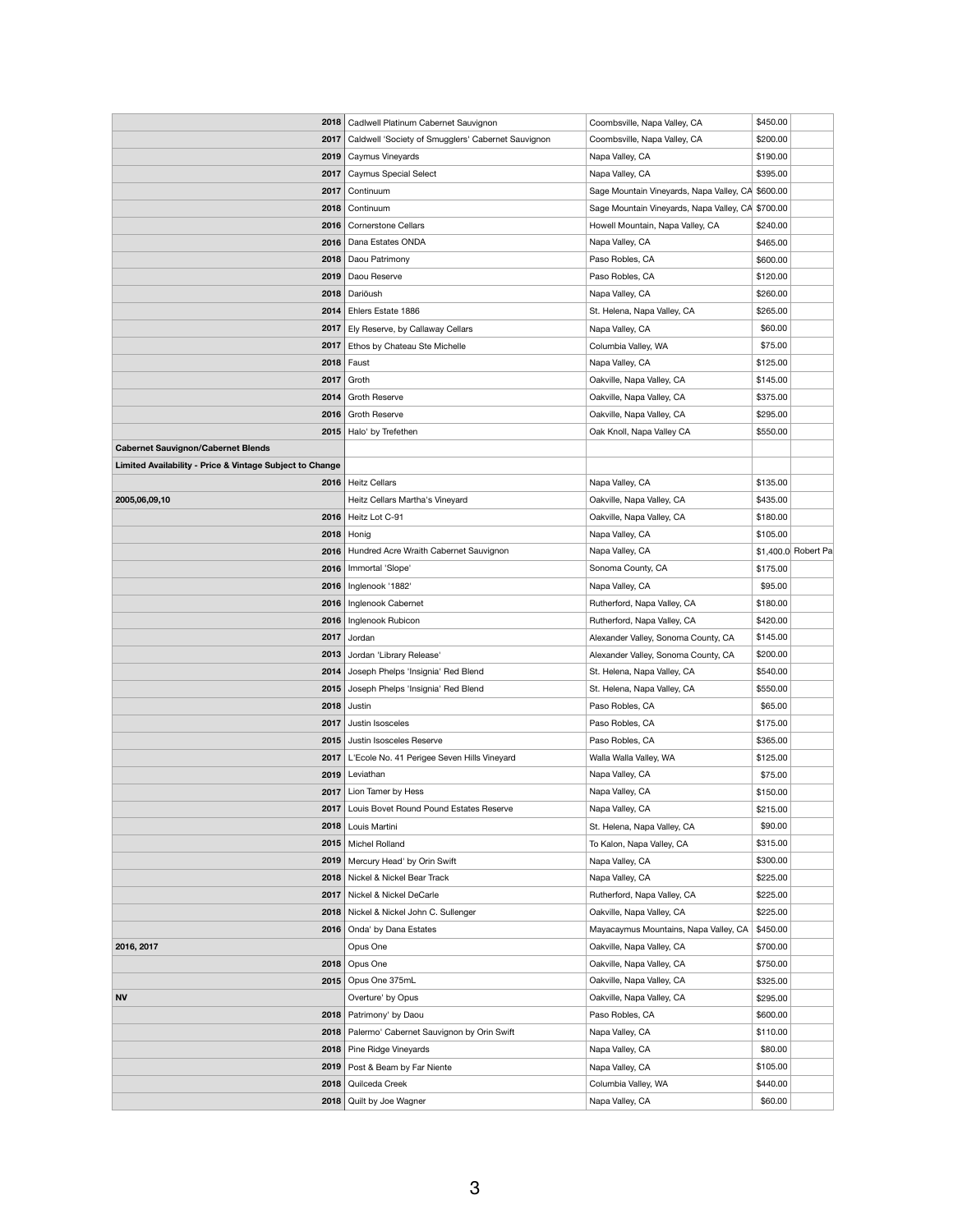| 2016                                                     | Quilt Reserve by Joe Wagner                         | Napa Valley, CA                           | \$220.00 |
|----------------------------------------------------------|-----------------------------------------------------|-------------------------------------------|----------|
|                                                          | 2018   Quintessa Red Blend                          | Rutherford, Napa Valley, CA               | \$450.00 |
|                                                          | 2015   Red Mare                                     | Napa Valley, CA                           | \$140.00 |
|                                                          | 2015   Red Mare 'La Vaquera'                        | Napa Valley, CA                           | \$105.00 |
|                                                          | 2018   Ridge Estate Vineyard                        | Santa Cruz Moutains, Ca                   | \$140.00 |
|                                                          | 2016   Roy Estate Grand Cru                         | Napa Valley, CA                           | \$595.00 |
|                                                          | 2018   Salus Benchlands by Staglin Family Vineyards | Napa Valley, CA                           | \$225.00 |
|                                                          | 2018   Schrader CCS by Beckstoffer                  | To Kalon, Napa Valley, CA                 | \$825.00 |
|                                                          | 2018   Schrader LPV by Beckstoffer                  | Las Piedras Valley, CA                    | \$830.00 |
|                                                          | 2018   Shafer Vineyards 'One Point Five'            | Stags Leap District, Napa Valley, CA      | \$245.00 |
|                                                          | 2014   Shafer Vineyards "Hillside Select"           | Stags Leap District, Napa Valley, CA      | \$655.00 |
| 2017                                                     | Shafer Vineyards "Hillside Select"                  | Stags Leap District, Napa Valley, CA      | \$410.00 |
| 2017                                                     | Silver Oak                                          | Alexander Valley, CA                      | \$180.00 |
|                                                          | 2016 Silver Oak                                     | Napa Valley, CA                           | \$280.00 |
| 2018                                                     | Smith-Madrone                                       | Spring Mountain District, Napa Valley, CA | \$120.00 |
|                                                          | 2018   Spottswoode                                  | St. Helena, Napa Valley, CA               | \$300.00 |
|                                                          | 2016   Spring Mountain Vineyard                     | Napa Valley, CA                           | \$160.00 |
| 2017                                                     | St. Supery                                          | Rutherford, Napa Valley, CA               | \$80.00  |
| 2017                                                     | <b>Staglin Family Vineyard</b>                      | Rutherford, Napa Valley, CA               | \$575.00 |
|                                                          | 2018   Stags' Leap Wine Cellars 'Artemis'           | Stag's Leap District, Napa Valley, CA     | \$155.00 |
| 2013                                                     | Stag's Leap Wine Cellars 'Cask 23'                  | Stag's Leap District, Napa Valley, CA     |          |
| 2016                                                     | Terra Valentine                                     | Spring Mountain District, Napa Valley, CA | \$155.00 |
| 2016                                                     | The Mascot                                          | Oakville, Napa Valley, CA                 | \$285.00 |
| 2017                                                     | Trentadue Winery La Storia                          | Sonoma County, CA                         | \$75.00  |
| 2014                                                     | Trinchero Forte Red Blend                           | Napa Valley, CA                           | \$175.00 |
| 2016                                                     | Trinchero Mario's                                   | Napa Valley, CA                           | \$140.00 |
| 2016                                                     | <b>Ulysses</b>                                      | Napa Valley, CA                           | \$300.00 |
| $2014$ $V12$                                             |                                                     | Napa Valley, CA                           | \$300.00 |
|                                                          | 2015 Vineyard 511                                   | Diamond Mountain, Napa Valley, CA         | \$300.00 |
| <b>Cabernet Sauvignon/Cabernet Blends</b>                |                                                     |                                           |          |
| Limited Availability - Price & Vintage Subject to Change |                                                     |                                           |          |
| 2018                                                     | Vin Perdu' by Amuse Bouche, Heidi P. Barrett        | Napa Valley, CA                           | \$210.00 |
|                                                          | 2018   Wood Family Vineyards "VIVA"                 | Livermore Valley, CA                      | \$65.00  |
|                                                          |                                                     |                                           |          |
| <b>Merlot/Merlot Blends</b>                              |                                                     |                                           |          |
| Limited Availability - Price & Vintage Subject to Change |                                                     |                                           |          |
|                                                          |                                                     |                                           |          |
| 2012                                                     | <b>Cakebread Cellars</b>                            | Napa Valley, CA                           | \$140.00 |
|                                                          | 2019   Daou 'Sequentis'                             | Paso Robles, CA                           | \$95.00  |
|                                                          | 2016 Darioush                                       | Napa Valley, CA                           | \$145.00 |
|                                                          | $2018$ Emmolo                                       | Napa Valley, CA                           | \$105.00 |
| 2013                                                     | La Jota Vineyard                                    | Howell Mountain, Napa Valley, CA          | \$150.00 |
|                                                          | 2018   L'Ecole No. 41                               | Columbia Valley, WA                       | \$60.00  |
|                                                          | $2014$ Meeker                                       | Sonoma County, CA                         | \$150.00 |
|                                                          | 2018   Pride Mountain                               | Sonoma County, CA                         | \$75.00  |
|                                                          | 2017   Shafer TD-9                                  | Napa Valley, CA                           | \$145.00 |
| $2016$ Thorn                                             |                                                     | Napa Valley, CA                           | \$85.00  |
|                                                          |                                                     |                                           |          |
| <b>Pinot Noir</b>                                        |                                                     |                                           |          |
| Limited Availability - Price & Vintage Subject to Change |                                                     |                                           |          |
|                                                          |                                                     |                                           |          |
| 2018                                                     | Adobe Road Pinot Noir                               | Sonoma Coast, CA                          | \$115.00 |
| 2019                                                     | Belle Glos 'Balade'                                 | Santa Rita, Santa Lucia, Monterey County, | \$65.00  |
| 2020                                                     |                                                     |                                           |          |
|                                                          | Belle Glos 'Dairyman'                               | Russian River Valley, Sonoma, CA          | \$100.00 |
| 2017                                                     | Belle Glos 'Eulenloch'                              | Napa Valley, CA                           | \$125.00 |
| 2018                                                     | Belle Glos 'Las Alturas'                            | Santa Lucia Highlands, Monterey County,   | \$100.00 |
| $2019$ Boen                                              |                                                     | Russian River Valley, Sonoma, CA          | \$55.00  |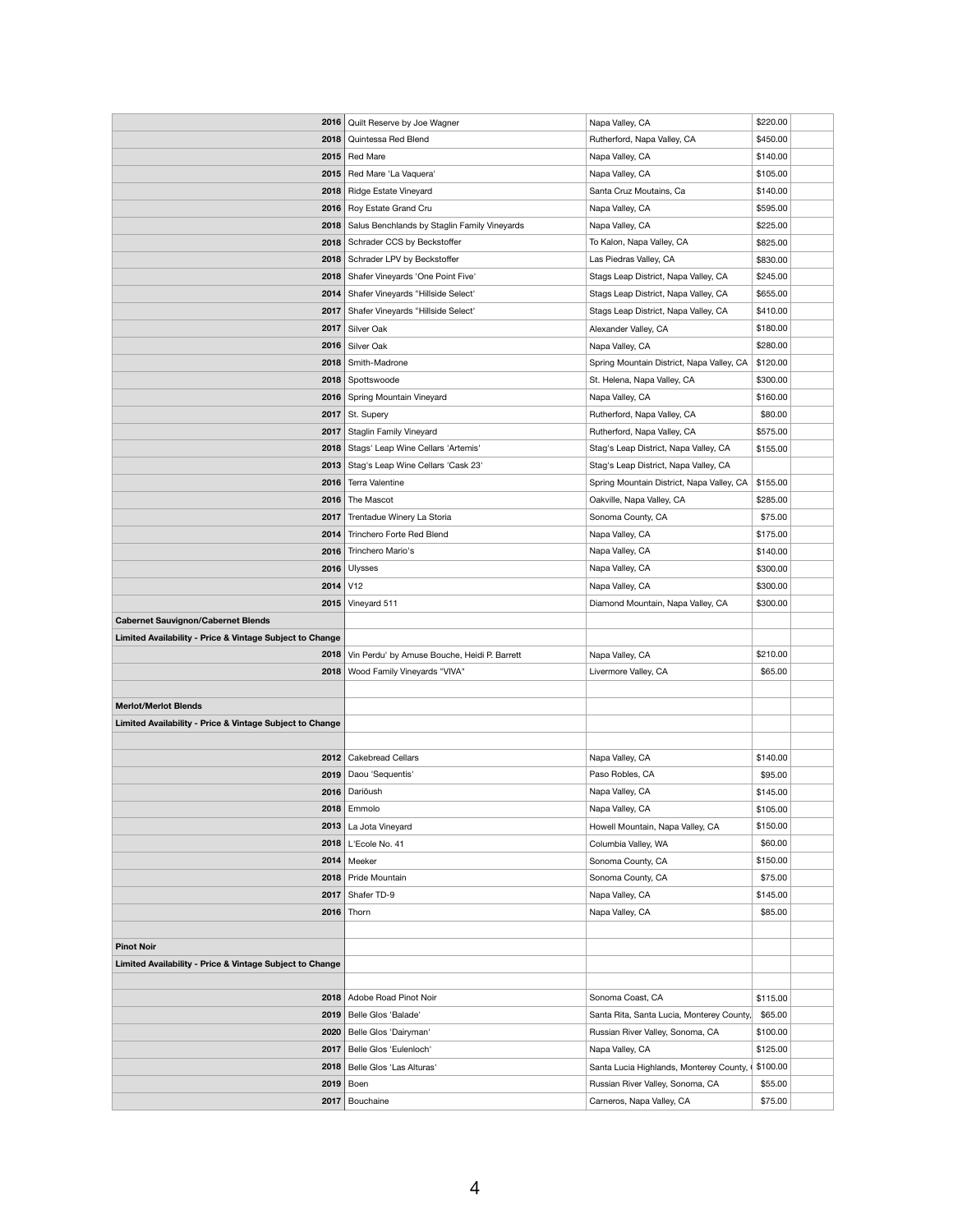| 2019                                                                                          | Cakebread 'Two Creeks'<br>Anderson Valley, CA                                       | \$100.00           |  |
|-----------------------------------------------------------------------------------------------|-------------------------------------------------------------------------------------|--------------------|--|
|                                                                                               | Mt. Harlan, Central Coast<br>2016   Calera Jensen Vineyard                          | \$200.00           |  |
| 2013                                                                                          | Anderson Valley, Mendocino County, CA<br>Champ de Reves                             | \$90.00            |  |
| 2018                                                                                          | Cherry Hill Winery<br>Willamette Valley, Eola-Amity Hills, OR                       | \$60.00            |  |
| 2020                                                                                          | Cristom Mt. Jefferson Cuvee<br>Eola-Amity Hills, Willamette Valley, OR              | \$90.00            |  |
| 2018                                                                                          | Domaine De Broglie Cuvée by Francis Ford Coppola<br>Dundee Hills, OR                | \$60.00            |  |
|                                                                                               | 2018   EnRoute Les Pommiers<br>Russian River Valley, Sonoma, CA                     | \$75.00            |  |
|                                                                                               | California                                                                          |                    |  |
|                                                                                               | 2017   Eternally Silenced Pinot Noir                                                | \$120.00           |  |
| 2017                                                                                          | Flowers 'Sea View'<br>Sonoma Coast, CA                                              | \$125.00           |  |
| 2019                                                                                          | <b>Gary Farrell</b><br>Russian River Valley, Sonoma, CA                             | \$95.00            |  |
| 2019                                                                                          | Goldeneye (by Duckhorn)<br>Anderson Valley, CA                                      | \$90.00            |  |
| 2016                                                                                          | Anderson Valley, CA<br>Goldeneye Ten Degrees (by Duckhorn)                          | \$255.00           |  |
|                                                                                               | 2018   Gran Moraine<br>Yamhill-Carlton District, Williamette Valley,                | \$85.00            |  |
|                                                                                               | Russian River Valley, Sonoma, CA<br>2018   Hartford Court                           | \$75.00            |  |
| 2011                                                                                          | Russian River Valley, Sonoma, CA<br>Ironhorse                                       | \$65.00            |  |
| 2017                                                                                          | Kosta Browne Cerise Vineyard<br>Anderson Valley, CA                                 | \$370.00           |  |
| 2019                                                                                          | Kosta Browne<br>Sta. Rita Hills, CA                                                 | \$225.00           |  |
| 2017                                                                                          | Monterey/Santa Barbara, CA<br>Landmark Vineyards Overlook                           | \$75.00            |  |
| 2017                                                                                          | Mer Soleil Reserve<br>Santa Lucia Highlands, Monterey County,                       | \$90.00            |  |
|                                                                                               | Sonoma Coast, CA<br>2018   Raen Royal St. Robert Cuvee                              | \$150.00           |  |
|                                                                                               |                                                                                     |                    |  |
|                                                                                               | 2019   Rochioli<br>Russian River Valley, Sonoma, CA                                 | \$135.00           |  |
|                                                                                               | Sta. Rita Hills, CA<br>2019   Sea Smoke Southing                                    | \$200.00           |  |
| 2019                                                                                          | Sea Smoke Ten<br>Sta. Rita Hills, CA                                                | \$225.00           |  |
|                                                                                               | Willamette Valley, OR<br>2017   Shea Wine Cellars                                   | \$110.00           |  |
|                                                                                               | California<br>2019   Slander' Pinot Noir by Orin Swift                              | \$120.00           |  |
| 2016, 2017                                                                                    | Twomey (by Silver Oak)<br>Sonoma Coast, CA                                          | \$115.00           |  |
|                                                                                               |                                                                                     |                    |  |
|                                                                                               |                                                                                     |                    |  |
| <b>Zinfandel/Zinfandel Blends</b><br>Limited Availability - Price & Vintage Subject to Change |                                                                                     |                    |  |
| 2020                                                                                          | Orin Swift '8 Years in the Desert' Zinfandel Blend<br>Napa Valley, CA               | \$105.00           |  |
|                                                                                               | Sierra Foothills, CA<br>2016   C. G. Di Arie Break Away                             | \$70.00            |  |
|                                                                                               | 2017   Carol Shelton Rocky Reserve Florence Vineyard<br>Rockpile, Sonoma County, CA | \$120.00           |  |
|                                                                                               | 2019 Earthquake<br>Lodi, CA                                                         | \$65.00            |  |
| 2017                                                                                          | Dry Creek Valley, Sonoma County, CA<br>Jigar                                        | \$55.00            |  |
|                                                                                               | Lodi, CA                                                                            |                    |  |
| 2011                                                                                          | Langetwins 'Centennial'                                                             | \$115.00           |  |
|                                                                                               | 2019   Saldo by The Prisoner Wine Co.<br>California                                 | \$70.00            |  |
| 2019                                                                                          | The Prisoner<br>Napa Valley, CA                                                     | \$101.00           |  |
|                                                                                               |                                                                                     |                    |  |
|                                                                                               |                                                                                     |                    |  |
| <b>New World</b>                                                                              |                                                                                     |                    |  |
| Limited Availability - Price & Vintage Subject to Change                                      |                                                                                     |                    |  |
|                                                                                               |                                                                                     |                    |  |
|                                                                                               | 2018   Adoby Road 'Red Line'<br>Sonoma County, CA                                   | \$90.00            |  |
|                                                                                               | 2016 Adobe Road 'The 24'<br>Sonoma County, CA                                       | \$115.00           |  |
|                                                                                               | 2016 Andretti Carneros Barbera<br>Napa Valley, CA                                   | \$70.00            |  |
| 2016                                                                                          | Andretti 'Montona' Reserve Super Tuscan Red<br>Napa Valley, CA                      | \$120.00           |  |
|                                                                                               | 2018   Bodyguard by Daou<br>Paso Robles, CA                                         | \$75.00            |  |
| 2018                                                                                          | <b>Caldwell Cabernet Franc</b><br>Coombsville, Napa Valley, CA                      | \$250.00           |  |
| 2017                                                                                          | Caldwell Tannat<br>Coombsville, Napa Valley, CA                                     | \$195.00           |  |
| 2017                                                                                          | Caymus Grand Durif<br>Suisin Valley, North Coast, CA                                | \$90.00            |  |
| 2016                                                                                          | Derange' by Prisoner<br>Napa Valley, CA                                             | \$210.00           |  |
| 2016                                                                                          | Dominus 'Christian Moueix'<br>Napa Valley, CA                                       | \$700.00 Robert Pa |  |
|                                                                                               | Dry Creek Valley, CA<br>2016   Dueling Pistols (Zinfandel/Syrah)                    | \$90.00            |  |
|                                                                                               | 2018   Ehlers Cabernet Franc<br>St. Helena, Napa Valley, CA                         | \$105.00           |  |
|                                                                                               |                                                                                     |                    |  |
|                                                                                               | 2018   Francis Ford Coppola 'Cinema'<br>Sonoma County, CA                           | \$70.00            |  |
|                                                                                               | Bagual Vineyard, Caliboro, Maule Valley, C<br>2017   Garage Wine Co. Cabernet Franc | \$90.00            |  |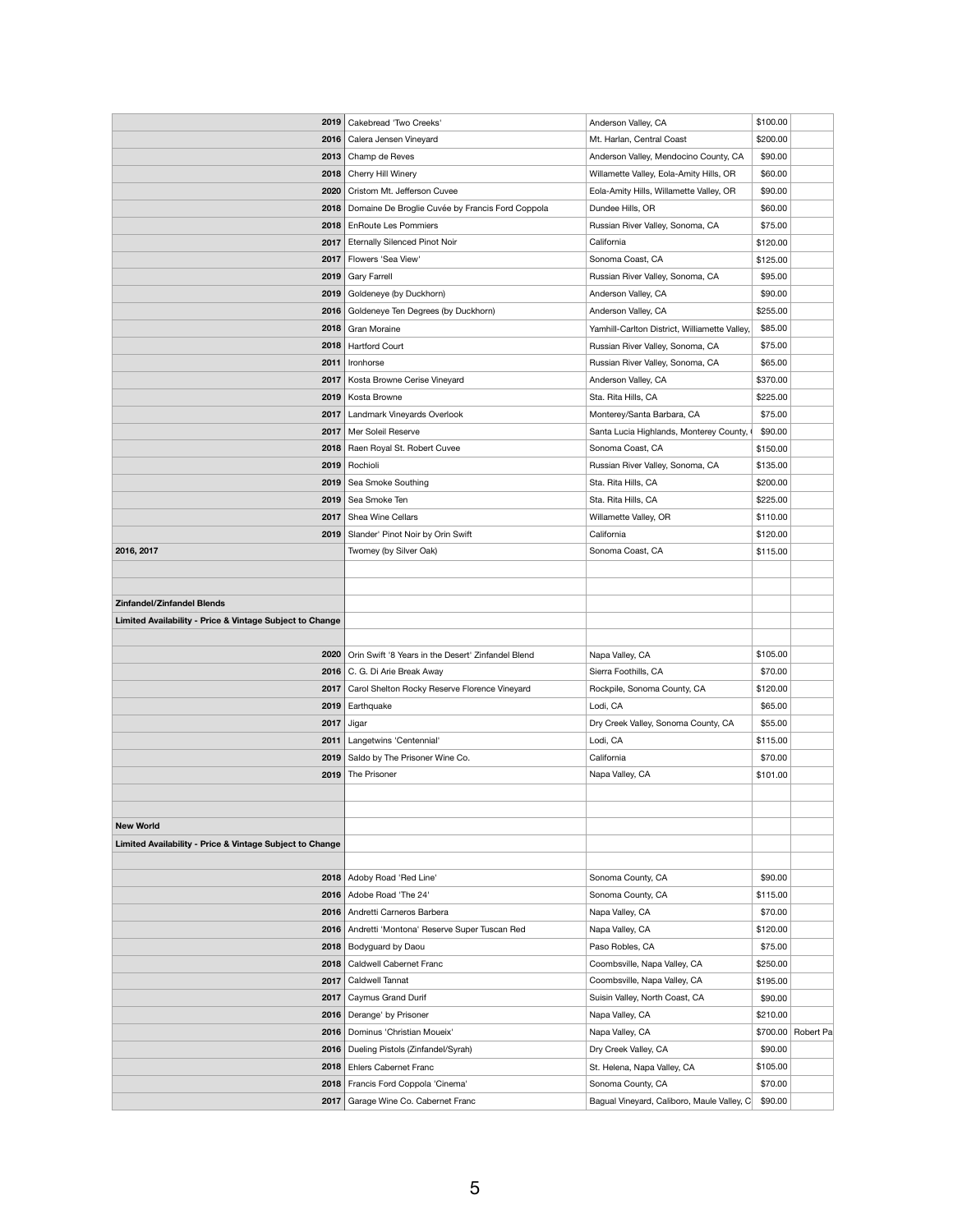| 2016                                                     | Garage Wine Co. Garnacha Field-Blend<br>Bagual Vineyard, Caliboro, Maule Valley, C                     | \$90.00              |
|----------------------------------------------------------|--------------------------------------------------------------------------------------------------------|----------------------|
|                                                          | 2013   Hazlett 1852 Vineyards Cabernet Franc<br>Finger Lakes, NY                                       | \$65.00              |
|                                                          | 2015   K Vinters MCK Syrah by Charles Smith<br>Walla Walla Valley, WA                                  | \$115.00             |
| 2019                                                     | King's Word Shiraz by Yangarra<br>McLaren Vale, AUS                                                    | \$100.00             |
| 2017                                                     | La Piu Belle by Viña Vik Winery<br>Cachapoal Valley, Chile                                             | \$210.00             |
|                                                          |                                                                                                        |                      |
| 2018                                                     | Machete' Petite Sirah by Orin Swift<br>California                                                      | \$100.00             |
| 2017                                                     | Midnight Cellars Zenith Bordeaux Estate Cuvée<br>Willow Creek District, Paso Robles, CA                | \$140.00             |
| 2015                                                     | Midnight Cellars Tannat<br>Willow Creek District, Paso Robles, CA                                      | \$70.00              |
| 2016                                                     | Miller Vineyard by Langetwins Cabernet Franc<br>Charlesburg                                            | \$75.00              |
| 2020                                                     | Molly Dooker 'Blue Eyed Boy' Shiraz<br>McLaren Vale, AUS                                               | \$120.00             |
| 2018                                                     | Molly Dooker 'Carnival of Love'<br>McLaren Vale, AUS                                                   | \$165.00             |
| 2018                                                     | Molly Dooker 'Enchanted Path'<br>McLaren Vale, AUS                                                     | \$165.00             |
|                                                          | 2018   Neyers Left Bank Red<br>Napa Valley, CA                                                         | \$85.00              |
|                                                          | 2015 Others' D66 Grenache<br>Napa Valley, CA                                                           | \$120.00             |
|                                                          | 2019   Papillon' Bordeaux Blend by Orin Swift<br>Napa Valley, CA                                       | \$150.00             |
|                                                          | 2017   Paraduxx' Proprietary Red by Duckhorn<br>Napa Valley, CA                                        | \$90.00              |
|                                                          | South AUS<br>2013 Penfolds 389 Cab/Shiraz Blend                                                        | \$150.00             |
| 2011                                                     | Penfolds Grange Shiraz<br>Barossa, AUS                                                                 | \$2,100.0            |
|                                                          | 2018   Pride Mountain Syrah<br>Sonoma County, CA                                                       | \$150.00             |
|                                                          | 2017   Rocket Science Proprietary Red by John F. Caldwell<br>Coombsville, Napa Valley, CA              | \$150.00             |
| 2017                                                     | Rocket Science Proprietary Red (with JFC autograph)<br>Coombsville, Napa Valley, CA                    | \$300.00             |
|                                                          | 2014   Shafer 'Relentless' Syrah<br>Napa Valley, CA                                                    | \$225.00             |
|                                                          | 2017   Stags' Leap Winery Petite Sirah<br>Napa Valley, CA                                              | \$85.00              |
| 2018                                                     | Trivento 'Golden Reserve' Malbec<br>Mendoza, ARG                                                       | \$75.00              |
| 2006                                                     | Verite 'Le Desir' Cabernet Franc<br>Sonoma County, CA                                                  | \$1,050.0            |
| 2008                                                     | Verite 'Le Desir' Cabernet Franc<br>Sonoma County, CA                                                  | \$1,050.0            |
|                                                          | Verite 'Le Desir' Cabernet Franc<br>Sonoma County, CA                                                  |                      |
| 2009                                                     |                                                                                                        | \$1,050.0            |
| 2018                                                     | Wood Family Cabernet Franc<br>Livermore Valley, CA                                                     | \$70.00              |
|                                                          |                                                                                                        |                      |
| <b>Old World</b>                                         |                                                                                                        |                      |
| Limited Availability - Price & Vintage Subject to Change |                                                                                                        |                      |
|                                                          |                                                                                                        |                      |
|                                                          |                                                                                                        |                      |
|                                                          | French                                                                                                 |                      |
|                                                          | 2016   Albert Bichot 'Fixin' Pinot Noir<br>Burgundy                                                    | \$105.00             |
|                                                          | 2018   Albert Bichot Volnay Premier Cru - Les Santenots<br>Burgundy                                    | \$240.00             |
|                                                          | 2019 Albert Bichot Vosne-Romaneé<br><b>Burgundy</b>                                                    | \$280.00             |
|                                                          | 2015   Cave de Tain Hermitage<br>Rhone                                                                 | \$150.00             |
|                                                          | 2015   Château Bernateau Saint-Emilion Grand Cru<br>Saint-Emilion, Bordeaux                            | \$95.00              |
|                                                          | 2015   Château Du Tertre<br>Margaux, Bordeaux                                                          | \$165.00             |
| 2017                                                     | Château Lalande<br>Saint-Julien, Bordeaux                                                              | \$135.00             |
|                                                          | 2014   Château Lynch Bages Grand Cru Classé<br>Pauillac, Bordeaux                                      | \$740.00             |
|                                                          | 2016   Château Nozières Ambroise de l'Her Malbec<br>Cahors                                             | \$90.00              |
|                                                          | 2016   Château Quintus Saint-Emilion Grand Cru<br>Saint-Emilion, Bordeaux                              | \$570.00             |
|                                                          | 2011   Château Trotanoy Pomerol<br>Pomerol, Left Bank, Bordeaux                                        | \$655.00             |
|                                                          | 2015   Clos Saint-Martin Saint-Emilion Grand Cru<br>Saint-Emilion, Bordeaux                            | \$255.00             |
|                                                          | Moulin-A-Vent<br>2016   Domaine Des Rosiers Moulin-A-Vent Beaujolais                                   | \$50.00              |
|                                                          |                                                                                                        |                      |
| 2016                                                     | Louis Latour Marsannay Rouge<br><b>Burgundy</b>                                                        | \$75.00              |
|                                                          |                                                                                                        |                      |
|                                                          |                                                                                                        |                      |
|                                                          |                                                                                                        |                      |
|                                                          |                                                                                                        |                      |
|                                                          |                                                                                                        |                      |
|                                                          | Italian                                                                                                |                      |
| 2017                                                     | Antinori Tignanello<br>Toscana                                                                         | \$240.00             |
| 1978                                                     | Bertani Amarone della Valpolicella Classico DOCG<br>Valpolicella                                       | \$1,800.0            |
| 2009                                                     | Bertani Amarone della Valpolicella Classico DOCG<br>Valpolicella                                       | \$275.00             |
| 2015                                                     | Casanova Di Neri 'Cerretalto' DOCG<br>Montalcino<br>2016   Essenze Barolo by Vite Colte DOCG<br>Barolo | \$595.00<br>\$105.00 |